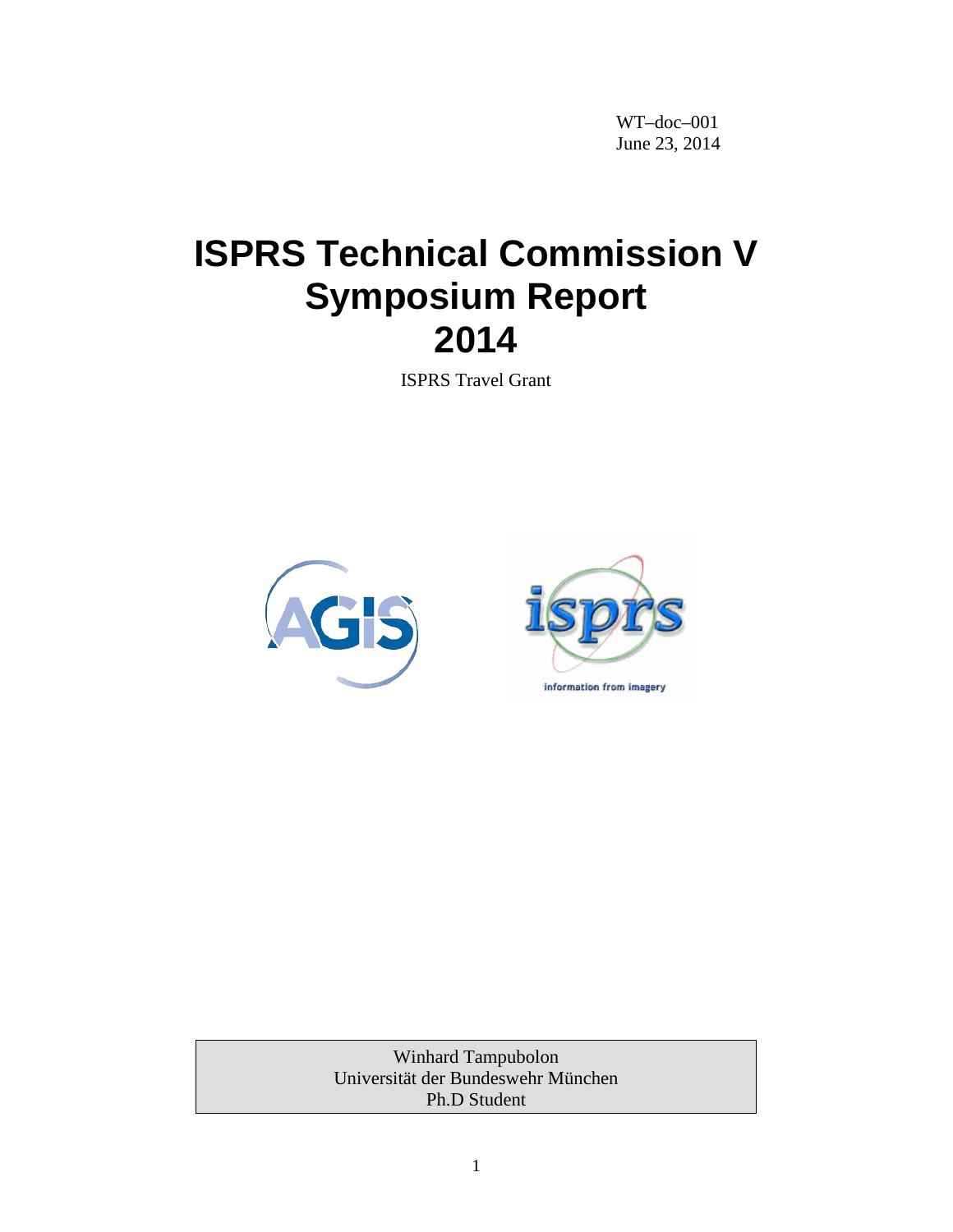## **Table of Contents**

| 1.        |  |
|-----------|--|
| 1.1.      |  |
| 1.2.      |  |
| 2.        |  |
| 2.1.      |  |
| 2.2.      |  |
| <b>3.</b> |  |
| 3.1.      |  |
| 3.2.      |  |
| 3.3.      |  |
| 4.        |  |
| 4.1.      |  |
| 4.2.      |  |
| 5.        |  |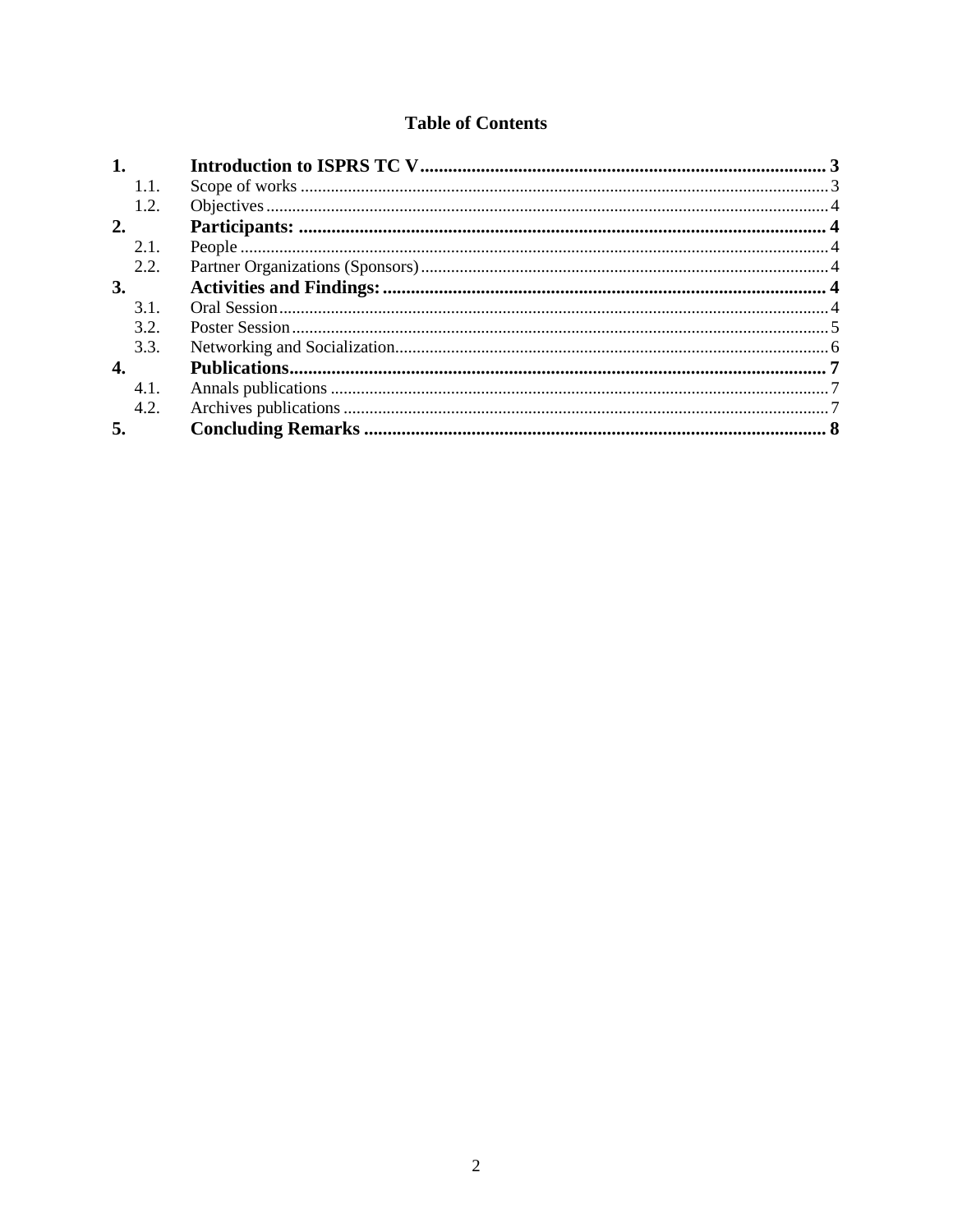## **1. Introduction to ISPRS TC V**

The International Society of Photogrammetry and Remote Sensing (ISPRS) Technical Commission V (ISPRS TC V) deals with close-range imaging sensors and applications in the field of industrial metrology, cultural heritage, architecture, biomedical and geosciences. Closerange photogrammetry based on consumer grade and professional cameras as well as active sensors like terrestrial laser scanners, range cameras, gaming or stripe projection sensors are investigated, combined and used for 3D representations and analyses of static and dynamic objects or scenes.

Systems and algorithms for real-time imaging, mobile mapping applications and 3D modeling issues are also developed. This concentration also relates with the progressive technological development in 3 D Laser Scanner and Unmanned Aerial Vehicle (UAV) sites.

This commission is designed to meet the needs of mapping scientists at all scales. This working group is jointly funded by the donors to build, operate, maintain, and evolve a facility that will meet the current and future needs of large scale scientific computing. To meet these goals, ISPRS TC V provides common services and support, a software platform, and a set of operational principles that organizes users and resources into Professional working group as a part of ISPRS as the big picture.

## **1.1. Scope of works**

Each Technical Commission (TC) is the important part of ISPRS principles and its model for operation. ISPRS TC V is a collection of researchers who join together to accomplish their goals; typically they share the same mission, but that is not a primary background. The ISPRS TC V actively involves in the geospatial industries nowadays to share their resources, computing and storage with the other technical group and to be able to access the resources provided by other groups as well as share data and resources with international mapping standards.

- Vision metrology systems for industrial applications
- Photogrammetric techniques for architectural, archaeological and cultural heritage applications
- Systems and algorithms for real-time imaging and mobile mapping data processing
- Integration and fusion of multiple data sources for advanced automated object extraction, recognition and modeling
- Laser scanning, range imaging, low-cost gaming sensors and other active imaging techniques for 3-D representation of static and dynamic objects and scenes
- Vision-based techniques for visualization, simulation, robotics and animation
- Photogrammetric techniques for close range morphological measurements in earth sciences
- Photogrammetric techniques in biomedical engineering and human motion studies
- Functional algorithms for close range photogrammetric orientation and object modeling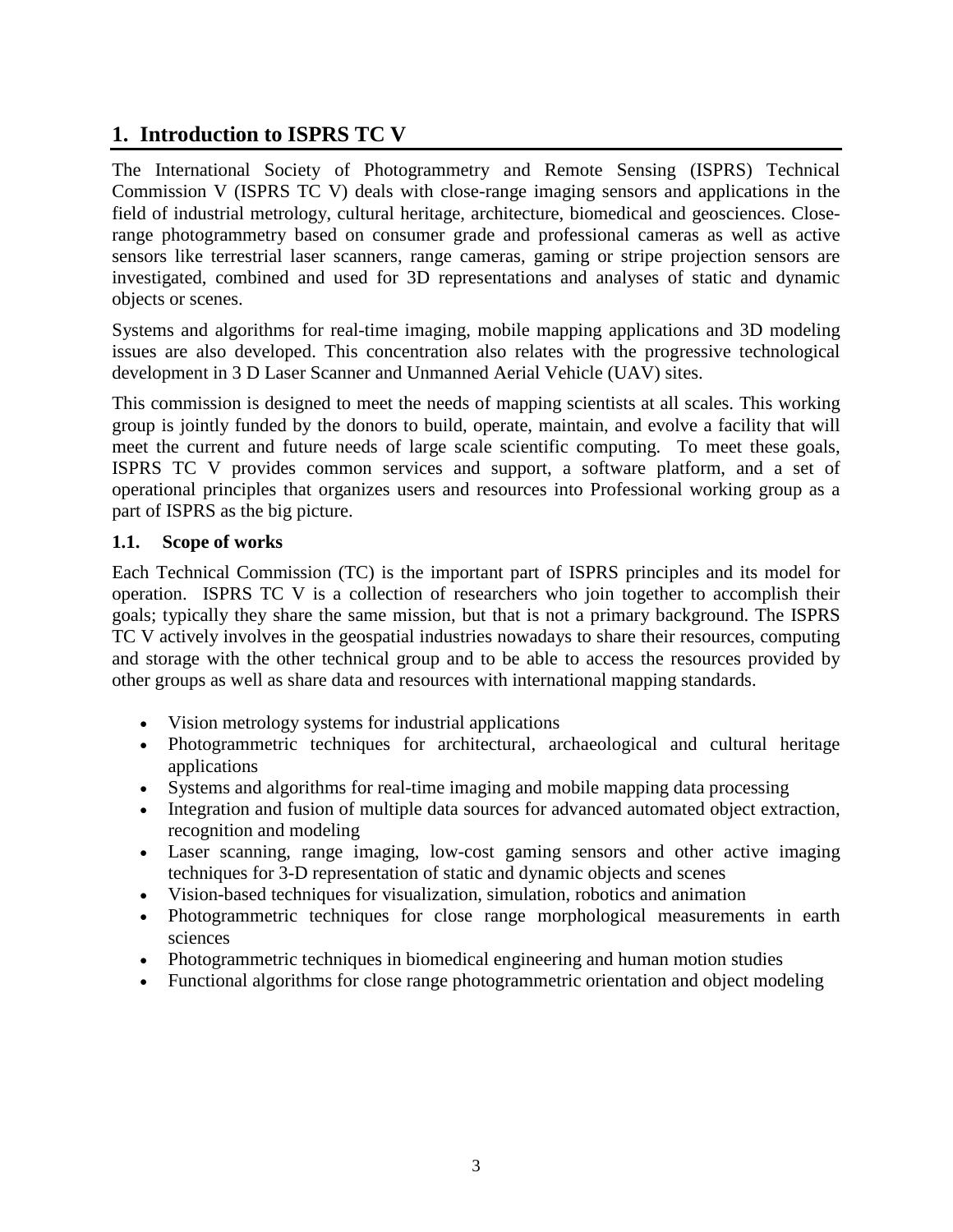#### **1.2. Objectives**

The primary goal of this symposium is to build, integrate, test, distribute, and support a set of common software and technologies for both vendors and users.

The key to making the infrastructure work is a common package of software provided and supported by Open Geospatial Consortium (OGC). The OGC includes 3D GIS and 3D Scanner technologies with additional modules for security, storage and data management, workflow and other higher level services, as well administrative software for testing, accounting and monitoring. The needs of the domain and computer scientists, together with the needs of the administrators of the resources, services and sensors, drive the contents and schedule of releases of the OGC. The OGC middleware allows users to build an operational environment that is customized to their needs.

The OGC supports a heterogeneous set of operating systems and versions and provides software that publishes what is available on each resource. This allows the users and/or applications to dispatch work to those resources that are able to execute it. Also, through installation of the processing software, users and administrators operate in a well-defined environment and set of corresponding available services.

## **2. Participants:**

## **2.1. People**

This technical commission symposium was attended by 280 attendees and participants from around the globe including Japan, Indonesia, mostly from European countries.

## **2.2. Partner Organizations (Sponsors)**

The members of the Council and List of Project Organizations / Companies

- 1. Association for Real-time Imaging and Dynamic Analysis (ARIDA)
- 2. RESHAPER
- 3. AICON (3D Scanner)
- 4. Leica Geosystems
- 5. Zoller+Fröhlich (ZF) Laser
- 6. 3DFLOW
- 7. ARCTRON
- 8. nFrames
- 9. RIEGL

## **3. Activities and Findings:**

#### **3.1. Oral Session**

ISPRS TC V provides an infrastructure that supports a broad scope of scientific research activities, including the major geoinformatics collaborations, cultural heritage, biological sciences, applied mathematics, engineering, and computer science and, through the engagement program, other non-geoinformatics research disciplines.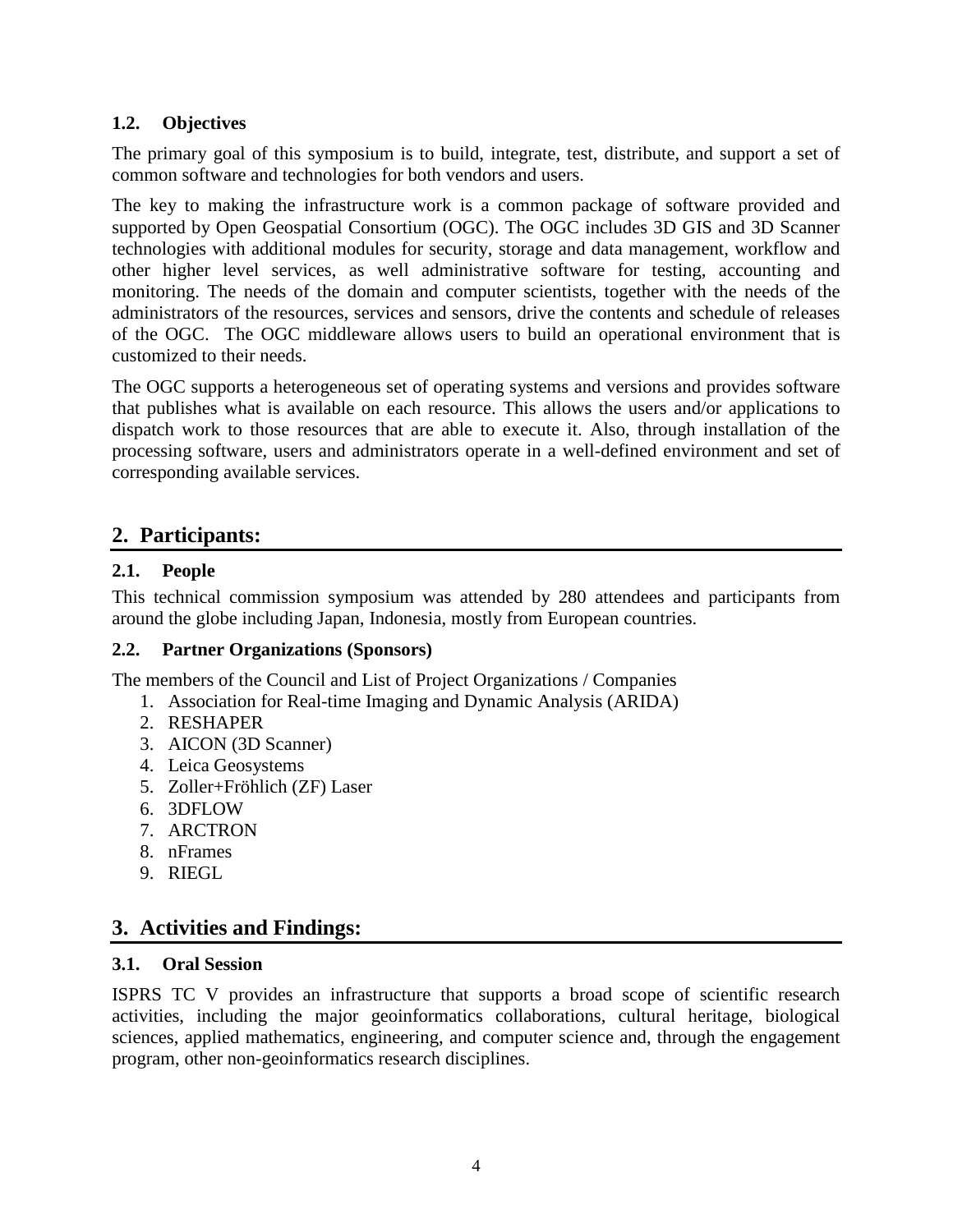

**Figure 1. Presentation during Joint TS WG2 & ICWG 1/5b**

<span id="page-4-0"></span>ISPRS TC V continued to provide a platform for research activities that deploy and extend advanced distributed computing technologies in the photogrammetry and geoinformatics areas with direct implementation to the cultural heritage conservation.

The presented oral session strives to provide a software stack e.g. Agisoft Photo Scan that is easy to install and configure even though it depends on a large variety of complex software such as PCI Geomatics.

## **3.2. Poster Session**

- Scientists and researchers can successfully use a heterogeneous computing infrastructure with job throughputs of more than 25,000 CPU days per day (an increase of an average of 5,000 CPU days per day over the last six months), dynamically shared by up to ten different research groups, and with job-related data placement needs of the order of Terabytes.
- Many communities are facing the same challenges as OGC in educating new entrants to get over the threshold of understanding and benefiting from distributed computing.

Participants greatly benefit from 3D Laser Scanner demonstrations, as well as the information services and probes that provide OGC role usage and site information to the user application layer and to the ARIDA for review of compliance with cooperation agreements.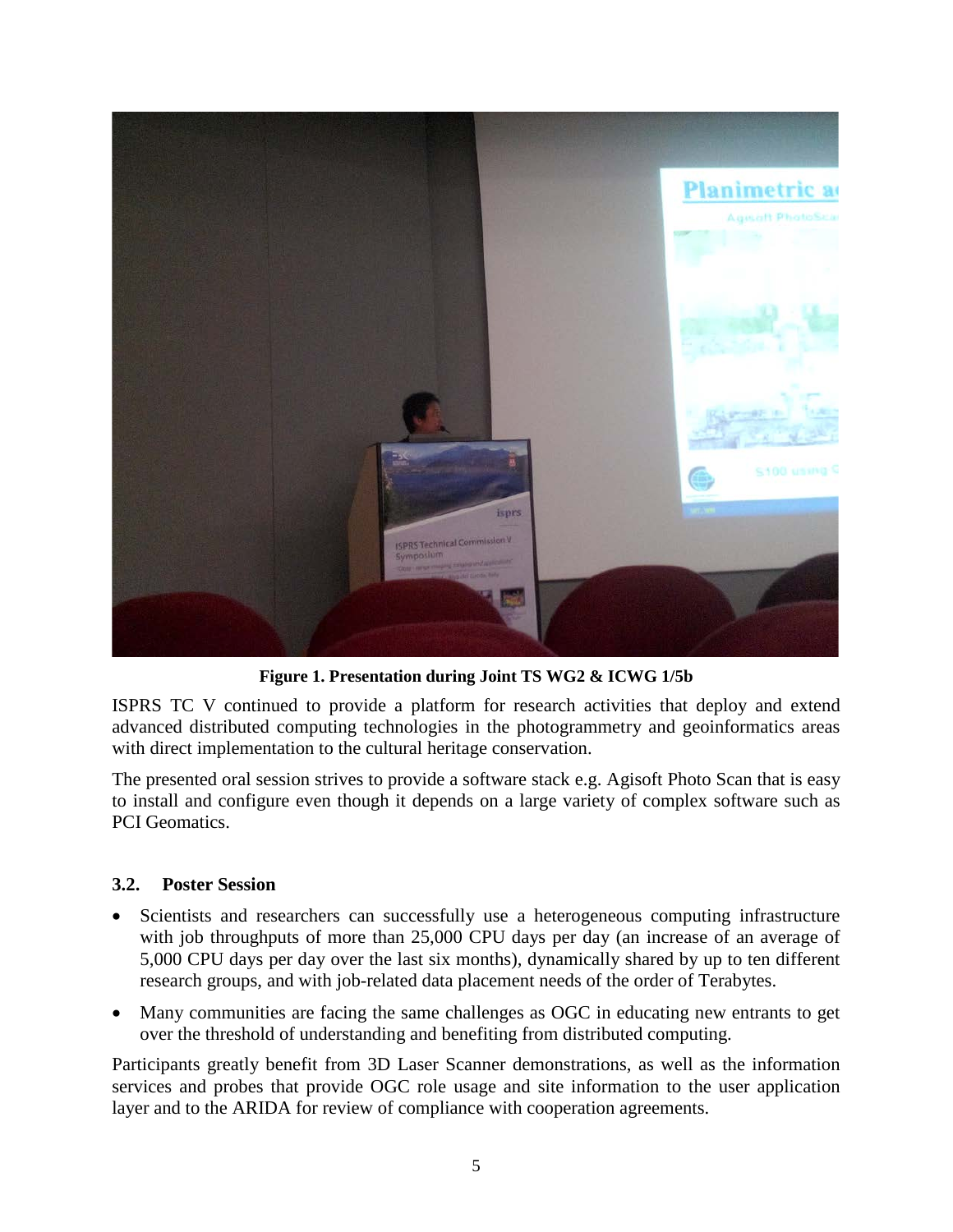

**Figure 2. Poster Session during ISPRS TC V Symposium**

## **3.3. Networking and Socialization**

Training and outreach to campus organizations, and the development of the next generation of computational scientists is a core part of the ISPRS TC V program. The workshop about education and training program brings domain scientists and computer scientists together to provide a rich training ground for the engagement of students, faculty and researchers in learning the UAV infrastructure, applying it to their discipline and contributing to its future development.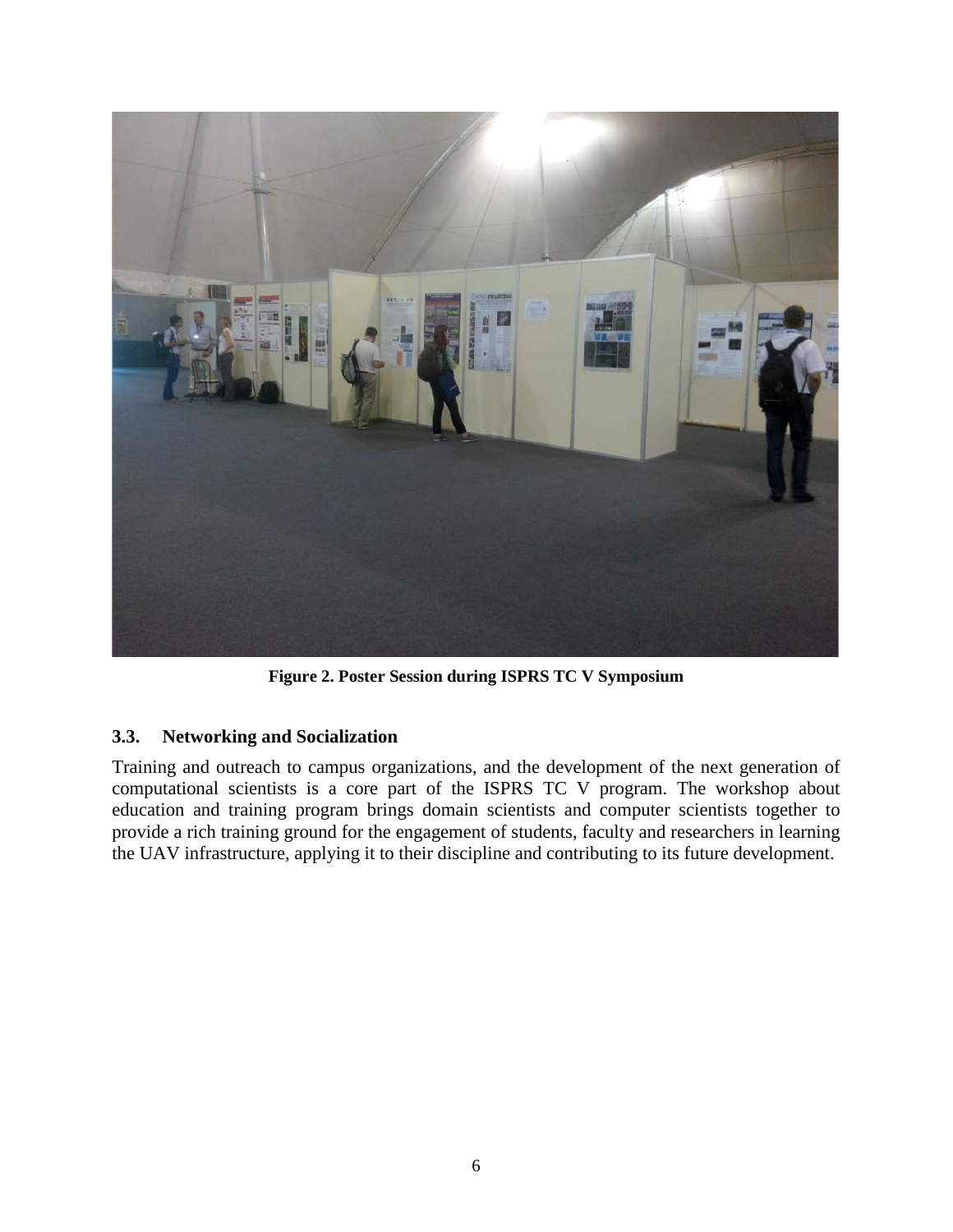

**Figure 3 Social dinner table**

## **4. Publications**

## **4.1. Annals publications**

ISPRS TC V Symposium provided 52 annals which can be accessed immediately after the symposium with a concentration on photogrammetric (including LiDAR), laser scanner as well as its implementation in the field.

## **4.2. Archives publications**

In parallel, publications consist of 93 archives also have been put for the public consumption with a topic concentration ranging from UAV technologies, point cloud data processing and mapping purpose. The topic about "UAV data processing for Large Scale Topographical Mapping" has been presented at the end of the first symposium day [\(Figure 1. Presentation](#page-4-0)  [during Joint TS WG2 & ICWG 1/5b\)](#page-4-0).